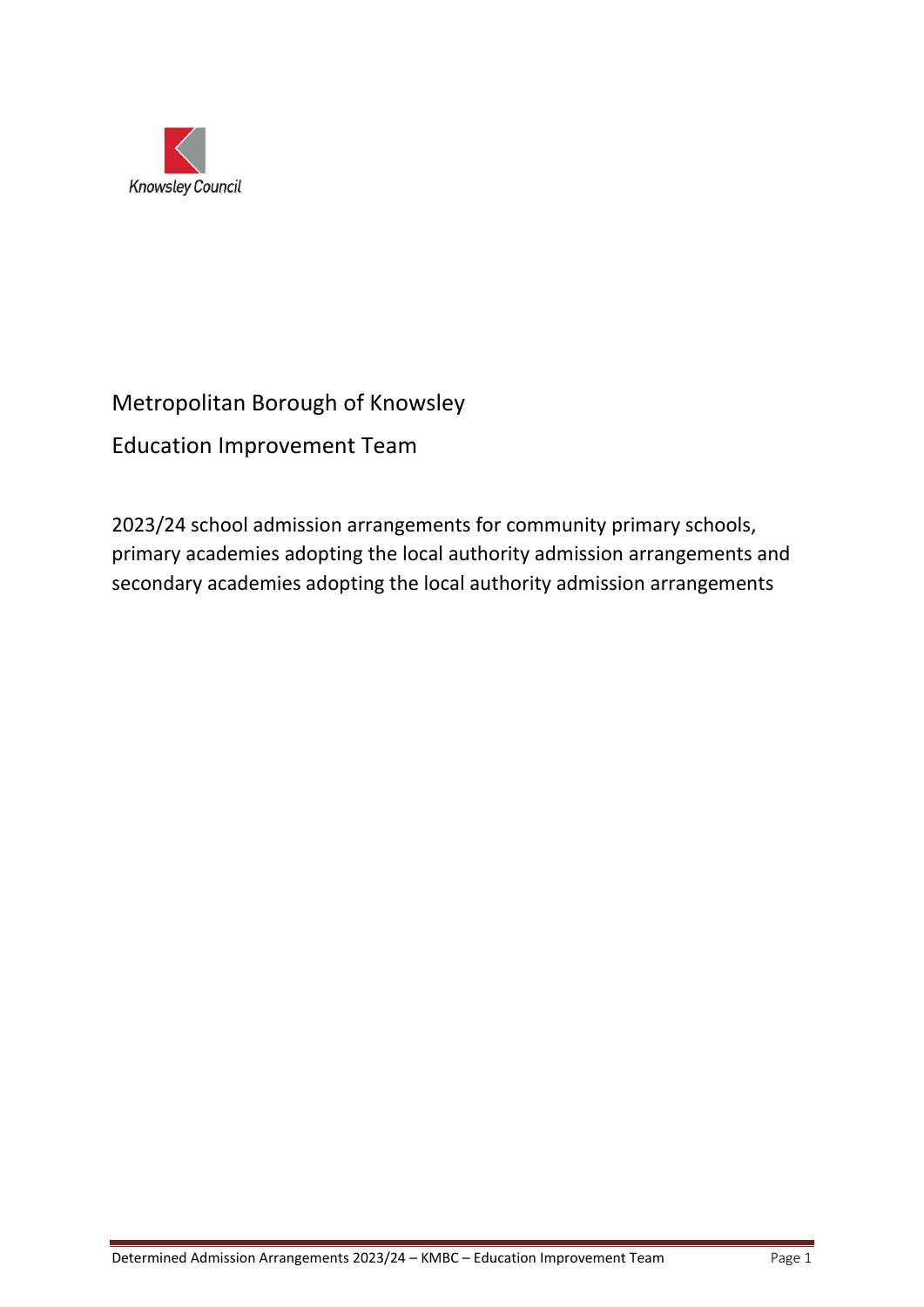## Context

- 1.1 Admission arrangements are the overall procedures, practices, criteria and supplementary information used by the admission authority in deciding the allocation of school places.
- 1.2 Knowsley Local Authority is the admission authority for all community primary schools within the authority area. The Local Authority is thus responsible for setting and applying the admission arrangements for the following community primary schools:

| Eastcroft Park | Evelyn     | Knowsley Village    |
|----------------|------------|---------------------|
| Malvern        | Millbrook  | Northwood           |
| Park Brow      | Plantation | Prescot             |
| Ravenscroft    | Roby Park  | Stockbridge Village |
| Westvale       |            |                     |

1.3 Individual Academy Trusts are the admission authority for their associated academy schools. Knowsley Local Authority work collaboratively with Academy Trusts who operate in the Knowsley area. The following Academy Trusts have agreed to adopt the admission arrangements of Knowsley local authority for the stated associated schools:

| Multi Academy Trust  | Primary Academy                         | Secondary Academy  |
|----------------------|-----------------------------------------|--------------------|
| Dean Trust           | <b>Blacklow Brow</b><br>Park View       | N/A                |
| Heath Family Trust   | Halsnead                                | The Prescot School |
| Rowan Learning Trust | N/A                                     | Kirkby High School |
| Vantage Trust        | Knowsley Lane<br><b>Willow Tree</b>     | N/A                |
| Wade Deacon Trust    | Sylvester<br>Whiston Willis<br>Yew Tree | Halewood Academy   |

1.4 The admission arrangements detailed in this document are subject to any requirements of the Knowsley co-ordinated primary and secondary admission schemes and any statutory requirements and revisions of the national School Admissions Code.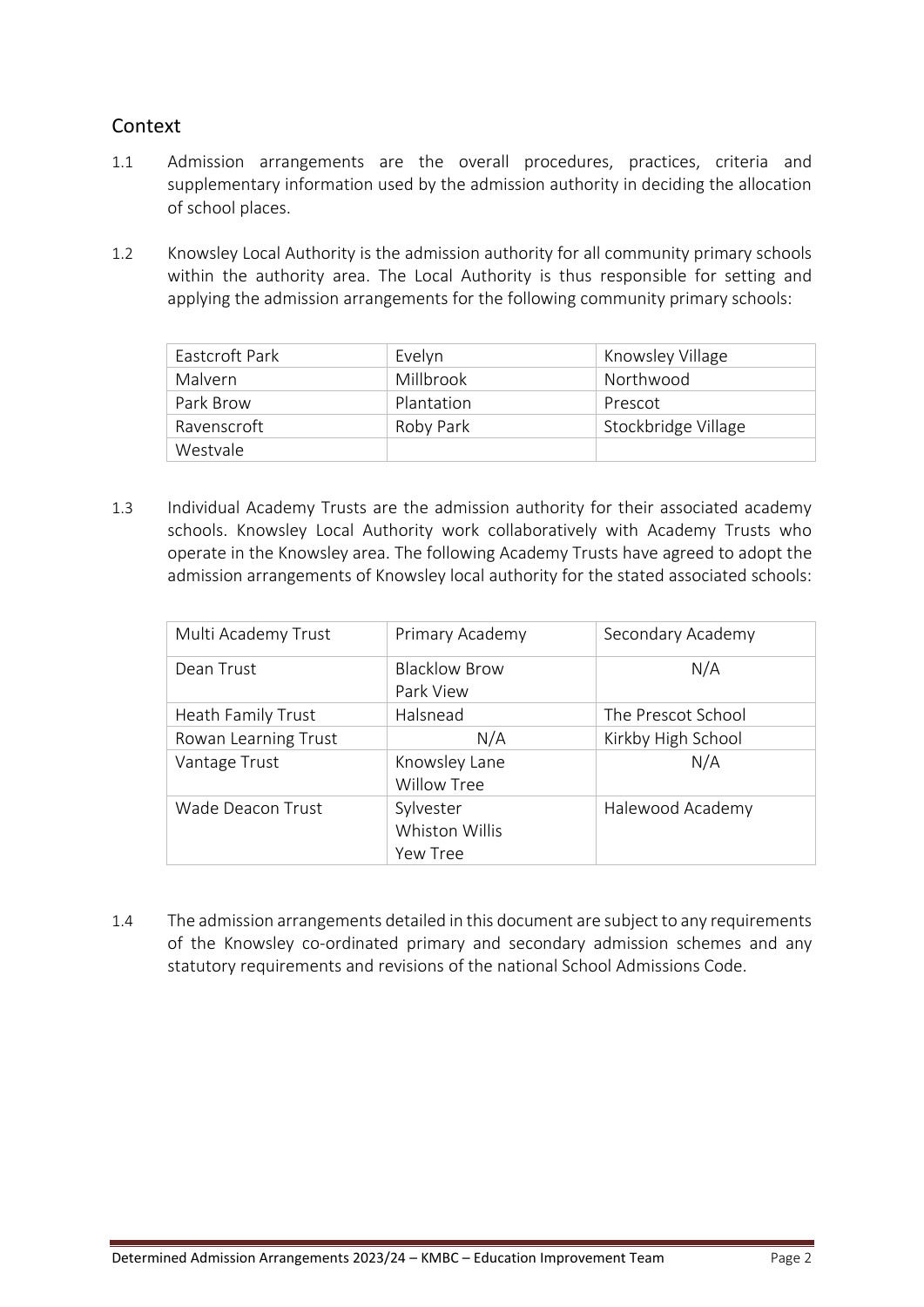## 2 Admission to reception class 2023/24

2.1 The Secretary of State for Education and Skills has defined compulsory school age under the provisions of the Education Act 1996 as follows:

| Child's 5 <sup>th</sup> birthday | Term of admission            |
|----------------------------------|------------------------------|
| 1 April to 31 August             | following Autumn (September) |
| 1 September to 31 December       | following Spring (January)   |
| 1 January to 31 March            | following Summer (April)     |

- 2.2 In Knowsley, children are admitted to reception classes at the beginning of the school year in which they have their  $5<sup>th</sup>$  birthday. This means children who have their  $5<sup>th</sup>$ birthday on or between 1 September 2023 and 31 August 2024 can take up a full-time reception class place from the beginning of the Autumn term in September 2023.
- 2.3 If a child is not of compulsory school age, parents/carers can request for their child to start school later in the year (delayed admission) or on to attend on a part-time basis. Parents/carers should discuss either option with the Headteacher of the school allocated, as such arrangements are determined at school level and should be in the educational interest of the child. In instances where this is agreed, any place allocated through the normal admissions process is reserved and is not available for another child. Dependent on when the child reaches compulsory school age, admission can be delayed for one or two terms. However, any place offered during the annual allocation process will not be kept until the following school year. If the place is not taken up by the beginning of the summer term of the school year for which it was allocated, it is withdrawn. The parent/carer would have to apply again the following year, and this would normally be for a Year 1 place. Part-time attendance is possible but not beyond the point at which the child reaches compulsory school age.
- 2.4 Parents/carers of summer born children (those born between 1 April and 31 August) can choose not to send their child to full-time education until the September following their fifth birthday. This would typically mean the child would join year 1 having not attended for the reception year and a place would be dependent on availability within the year group *(parents/carers would apply for a year 1 place under in-year admission procedures).*
- 2.5 Full year deferment for summer born children can also be requested (i.e. for the child to be admitted out of their normal age group and join a reception class a year later than they typically would). If this request is agreed to be in the best interests of the child, the child would start reception class one year later with a younger cohort of children. Parents/carers are asked to submit information/evidence to support their request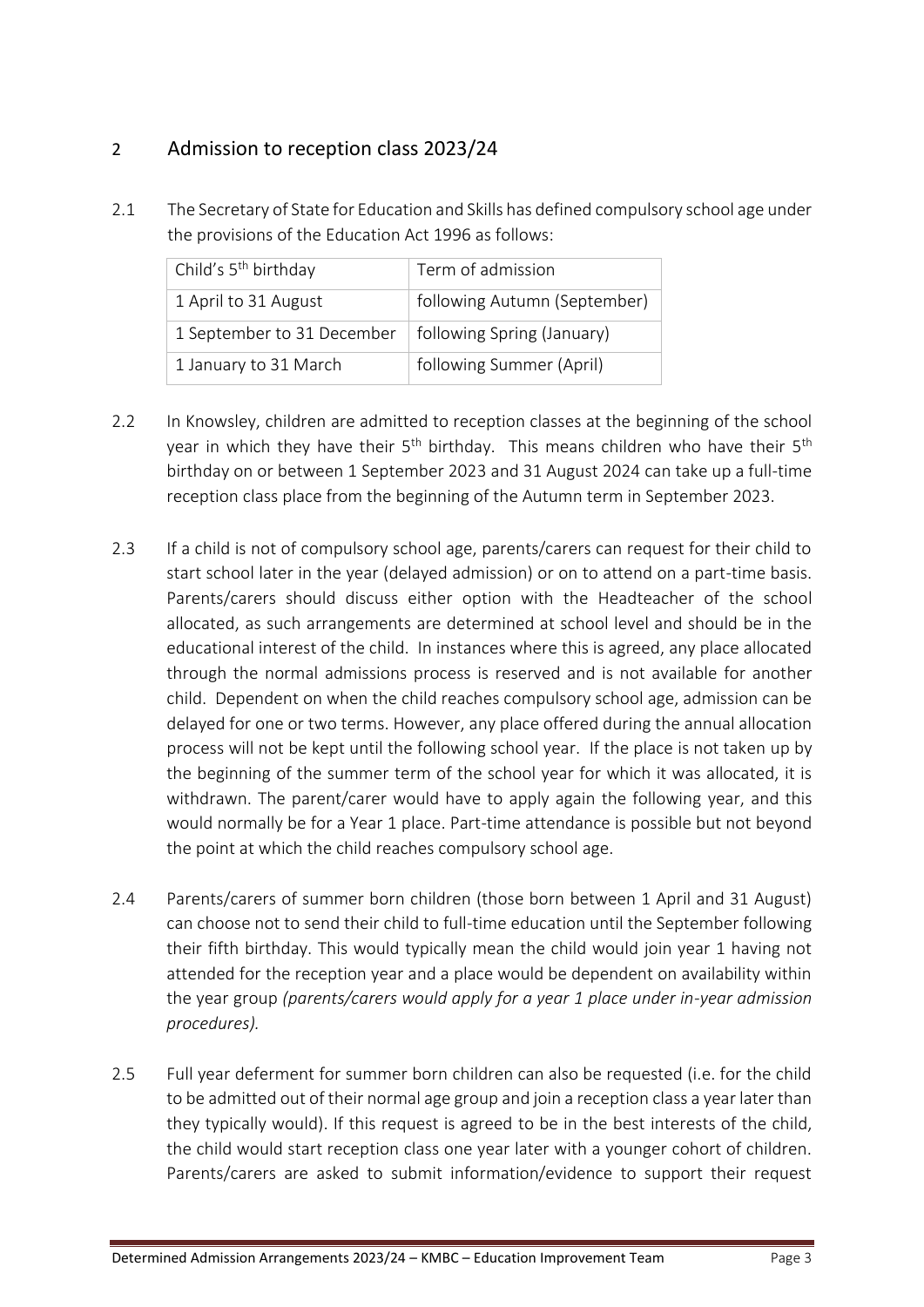which will be considered by the relevant admission authority of the school on an individual school basis. The views of the Headteacher of the school/s requested must be considered and will be a strong factor in determining whether or not full year deferment is agreed. Requests for full year deferment to reception class should be received by 15 January 2023 to allow adequate time for the request to be considered and responded to.

- 2.6 If deferment is refused, a reason/s for the decision will be provided. There is no statutory right of appeal against the decision to refuse a request for full year deferment, but applicants can follow a complaints procedure if they feel necessary.
- 2.7 Where full year deferment is agreed, the application is still subject to consideration under admission arrangements for the relevant year - the process is a right to defer and does not guarantee a place in the school of preference or give any additional priority for a place. If a place is not subsequently allocated at the preferred school following the application of the oversubscription policy, the parent/carer retains a right of appeal against non-admission to an independent panel.
- 2.8 Children who attend the nursery class of a community primary school or primary academy adopting these arrangements do not have any additional priority for a place in the reception class of the school/academy. Applications must be made in the normal way and the admission arrangements will be applied as stated.

## 3 Admission to year 7 of secondary school 2023/24

- 3.1 Children normally transfer from year 6 of primary education into year 7 of secondary education in the September following their eleventh birthday. This means children who have their 11<sup>th</sup> birthday on or between 1 September 2022 and 31 August 2023 will move to secondary school at the beginning of the Autumn term in September 2023.
- 3.2 Parents/carers may wish to seek a place for their child outside of the normal age group if they believe it is appropriate*.* Parents/carers who wish to make such a request are asked to submit information/evidence to support their request which will be considered by the relevant admission authority of the school on an individual school basis. The views of the Headteacher of the school/s requested must be considered and will be a strong factor in determining whether or not admission outside of the normal year group is agreed. Requests for admission to year 7 of secondary education outside of the typical age range should be received by 31 October 2022 to allow adequate time for the request to be considered and responded to.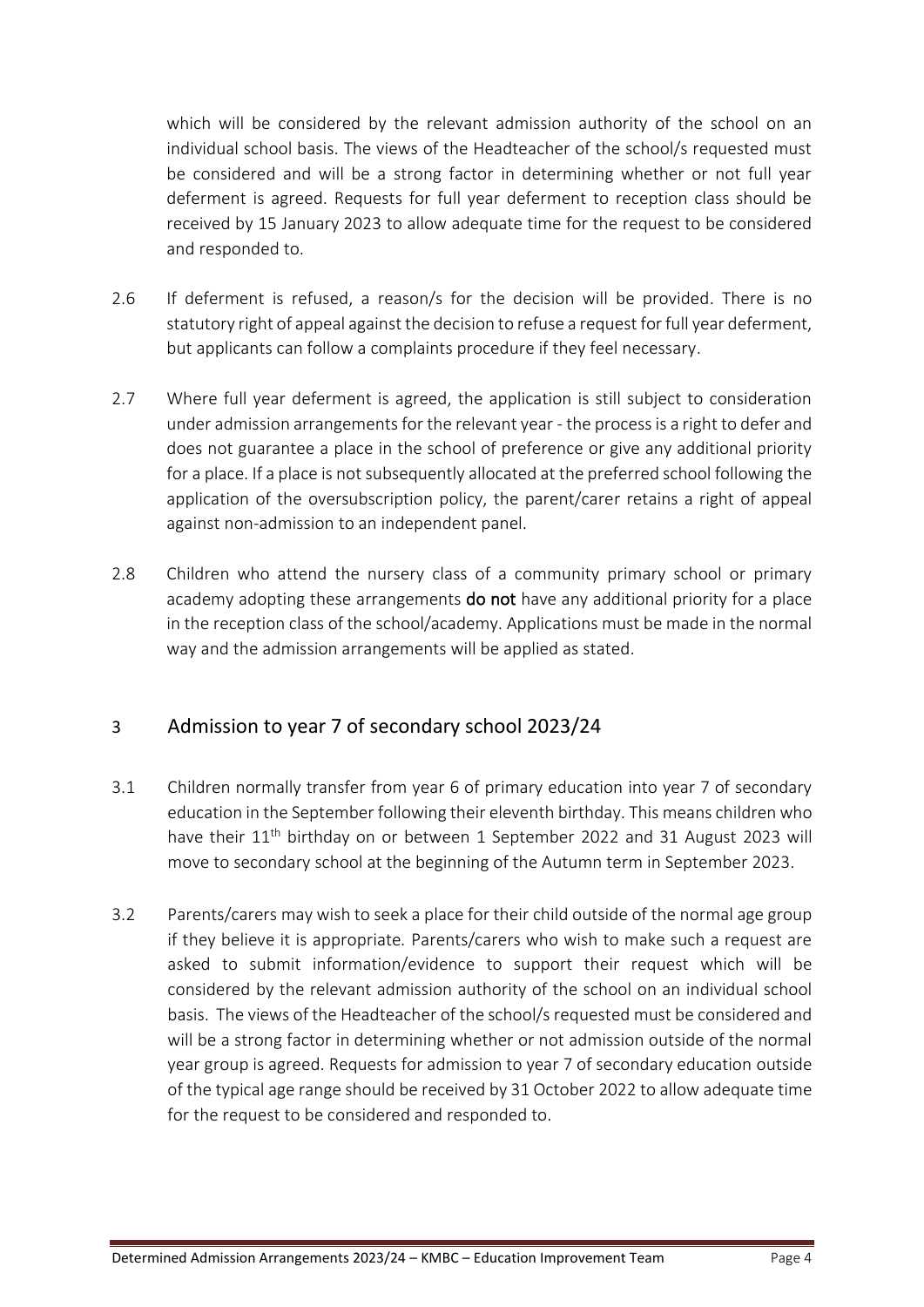- 3.3 If the request for admission outside of the normal age range is refused, a reason/s for the decision will be provided. There is no statutory right of appeal against the decision to refuse a request for admission outside the normal age range, but applicants can follow a complaints procedure if they feel necessary.
- 3.4 Where admission outside of the normal age range is agreed, the application is still subject to consideration under admission arrangements for the relevant year - the process is a right to request and does not guarantee a place in the school of preference or give any additional priority for a place. If a place is not subsequently allocated at the preferred school following the application of the oversubscription policy, the parent/carer retains a right of appeal against non-admission to an independent panel.

### <sup>4</sup>Coordinated admission arrangements and timetables

- 4.1 The annual allocation of reception class places and year 7 places is a national interauthority equal preference coordinated process. Knowsley Local Authority determines a scheme which details the coordinated arrangements and timetables which all schools/academies in the Knowsley Local Authority area adopt. The coordinated schemes for 2023/24 are available as separate documents.
- 4.2 The primary coordinated admission scheme includes a national closing date for applications of 15 January. The national offer date is 16 April. The secondary coordinated admissions scheme includes a national closing date for applications of 31 October. The national offer date is 1 March. Where a national offer date falls on a weekend or bank holiday, it is adjusted to be the next working day after the typical date.

#### 5 In-year admissions

- 5.1 In-year admissions are the result of applications made for school places outside of the typical points of entry. In the primary sector this is applications for years 1 to 6 or for reception class places after annual coordination has ended. In the secondary sector this is applications for years 8 to 11 or for year 7 places after annual coordination has ended.
- 5.2 In-year admission arrangements are agreed at local level and apply to applications for Knowsley schools only. In-year applications for Knowsley primary schools are administered at school level. In-year applications for Knowsley secondary schools are coordinated by the local authority. Details of the process for in-year applications to Knowsley primary and secondary schools, including the operation of the Knowsley Fair Access Protocol are published separately.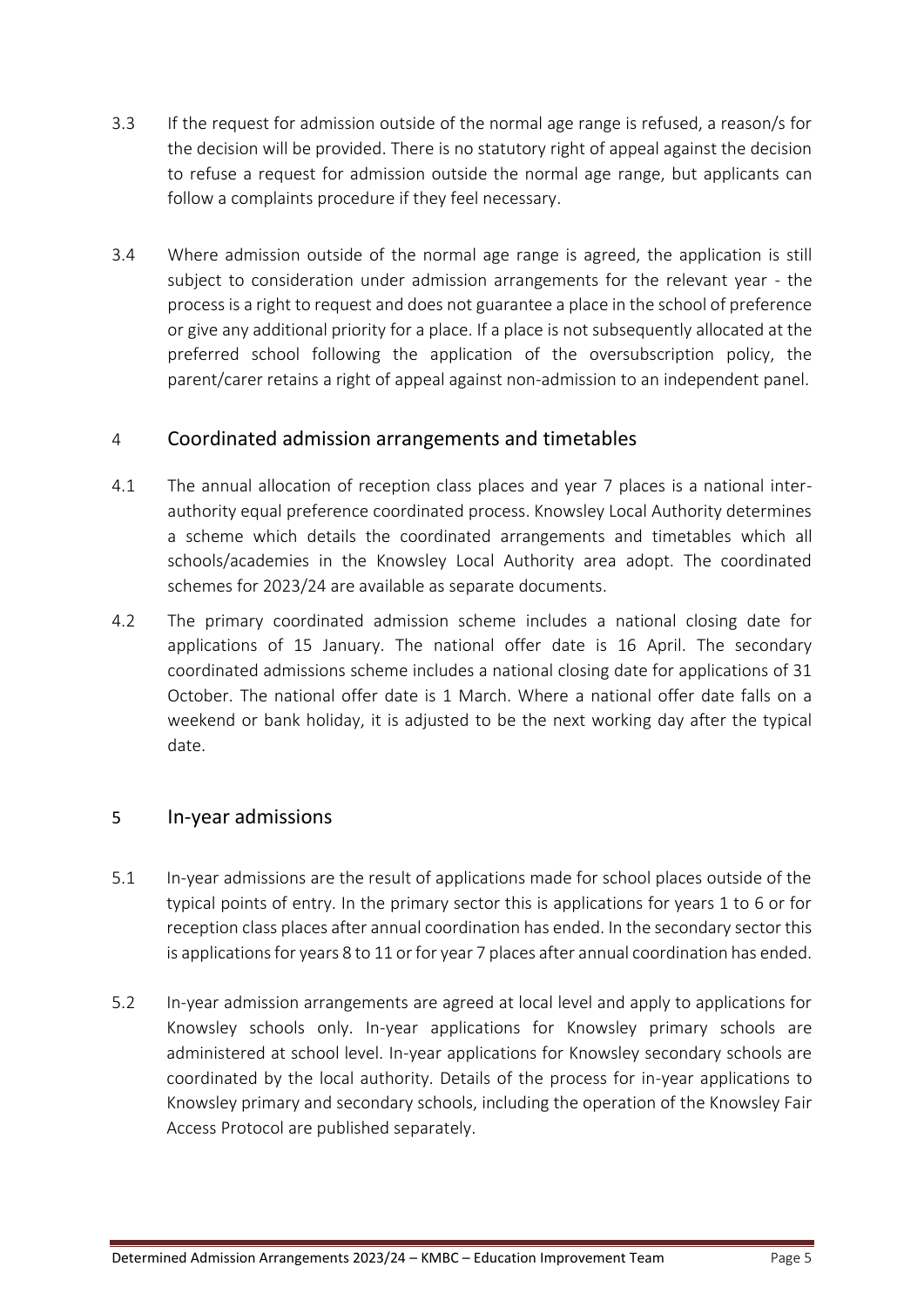5.3 In the event of oversubscription occurring in the consideration of in-year applications for any year group in a community primary school or a primary or secondary academy adopting the LA arrangements, the oversubscription criteria detailed in this document will be used to determine the allocation of vacant places and the order of the waiting list for the year group if one is maintained. Applicants should note that criterion 3 (*partnership primary schools*) of the oversubscription criteria for secondary academies does not apply in the consideration of in-year applications.

#### 6 Admission limits and class sizes

- 6.1 Every school/academy has a Published Admission Number (PAN). The PAN is the number of places available for the relevant year of admission. The Admission Authority will allocate all places available within the PAN and will not restrict admission. The Admission Authority will not typically offer places in excess of the PAN for the relevant year once it has been reached, unless it is permissible to do so within national school admissions legislation, or the admission authority finds it is able to accommodate additional children without prejudice to efficient education and sufficient use of resources.
- 6.2 The Local Authority is responsible for setting the admission number for entry to reception class in Knowsley community primary schools for the 2023/24 school year. The admission numbers proposed by the Local Authority for each school can be found at the appendix of these admission arrangements.
- 6.3 Each Academy Trust is responsible for setting the admission number for their associated schools. The proposed admission numbers for primary and secondary academies who adopt the local authority admission arrangements can also be found at appendix A.
- 6.4 The School Standards and Framework Act 1998 requires that infant classes (reception and key stage 1) contain no more than 30 pupils where there is one qualified teacher. Schools are required to organise infant classes in such a way to ensure that they are compliant with this requirement. Additional children may only be admitted to infant classes that already have 30 children in limited exceptional circumstances as described in national school admissions legislation.

## 7 Special Educational Needs and Disability (SEND)

7.1 Where a pupil has an Education, Health and Care Plan (EHCP) that names an individual school as the appropriate provision, the child must be admitted. Where such pupils are known about at the time of the annual allocation procedures for admission to reception classes and year 7, they will be placed within the PAN, with priority over all others. For placements outside the normal admissions round, a place will normally be provided above PAN as an excepted pupil.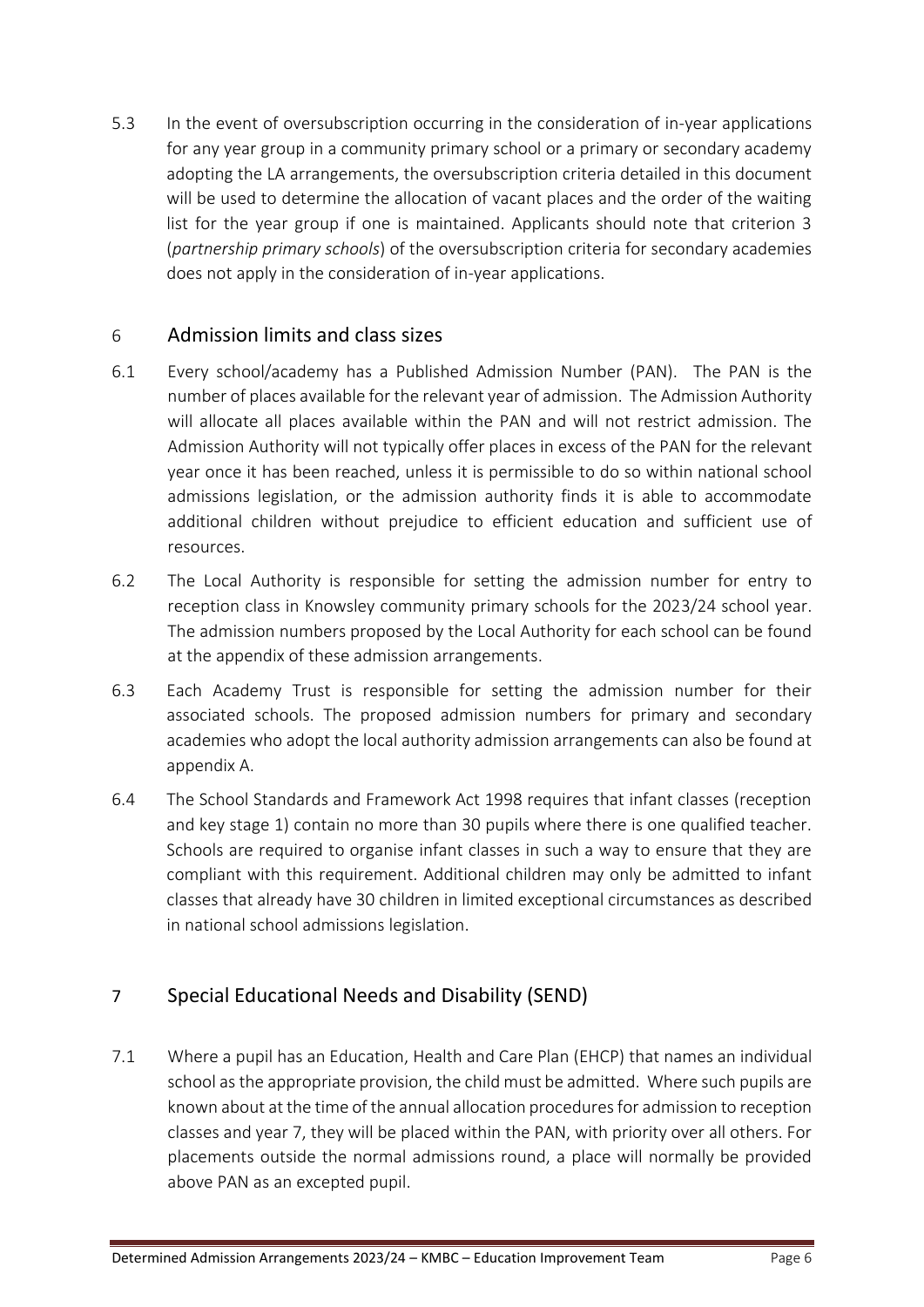7.2 Applicants who have a disability will be considered no less favourably than others in the allocation of places. Schools may make reasonable adjustments to ensure that pupils are not at a substantial disadvantage.

## 8 Oversubscription criteria

- 8.1 In administering applications for school places, the Local Authority will apply any requirements of national school admissions legislation and any agreed local processes including the equal preference inter-authority co-ordinated admission schemes for primary and secondary schools.
- 8.2 Where the number of applications is greater than the number of places available, the admission authority must apply the published determined admission policy to all applications to decide which applicants have priority for the places available.

## Admission policy for community primary schools and primary academies adopting Local Authority admission arrangements

Where more applications are received than places available, the following oversubscription criteria will be used to determine the allocation of places.

1. Looked after children and children who were previously looked after but immediately became subject to adoption, a child arrangements order, or a special guardianship order. This includes children who have been in state care outside of England and ceased to be in state care as a result of being adopted. (See note a)

2. Children with a sibling already attending the preferred school and who will still be attending at the time of admission. (See note b)

3. Distance from the child's home to school measured in a straight line. Those living nearest the school have priority. (See note c)

#### Notes

a. A looked after child is a child who is in the care of a local authority in England or is being provided with accommodation by a local authority in England in the exercise of their social services functions (see definition in section 22(1) of the Children Act 1989). Adoption as under the Adoption and Children's Act 2002 (section 46). Child arrangement orders as defined in the Children and Families Act 2014 (section 12). Special Guardianship Order as defined in the Children Act 1989 (section 14A). Parents/carers who wish to have their child considered as a looked after or previously looked after child need to provide documentary evidence of this status at the point of application.

A child is regarded as having been in state care in a place outside of England if they were accommodated by a public authority, a religious organisation or any other provider of care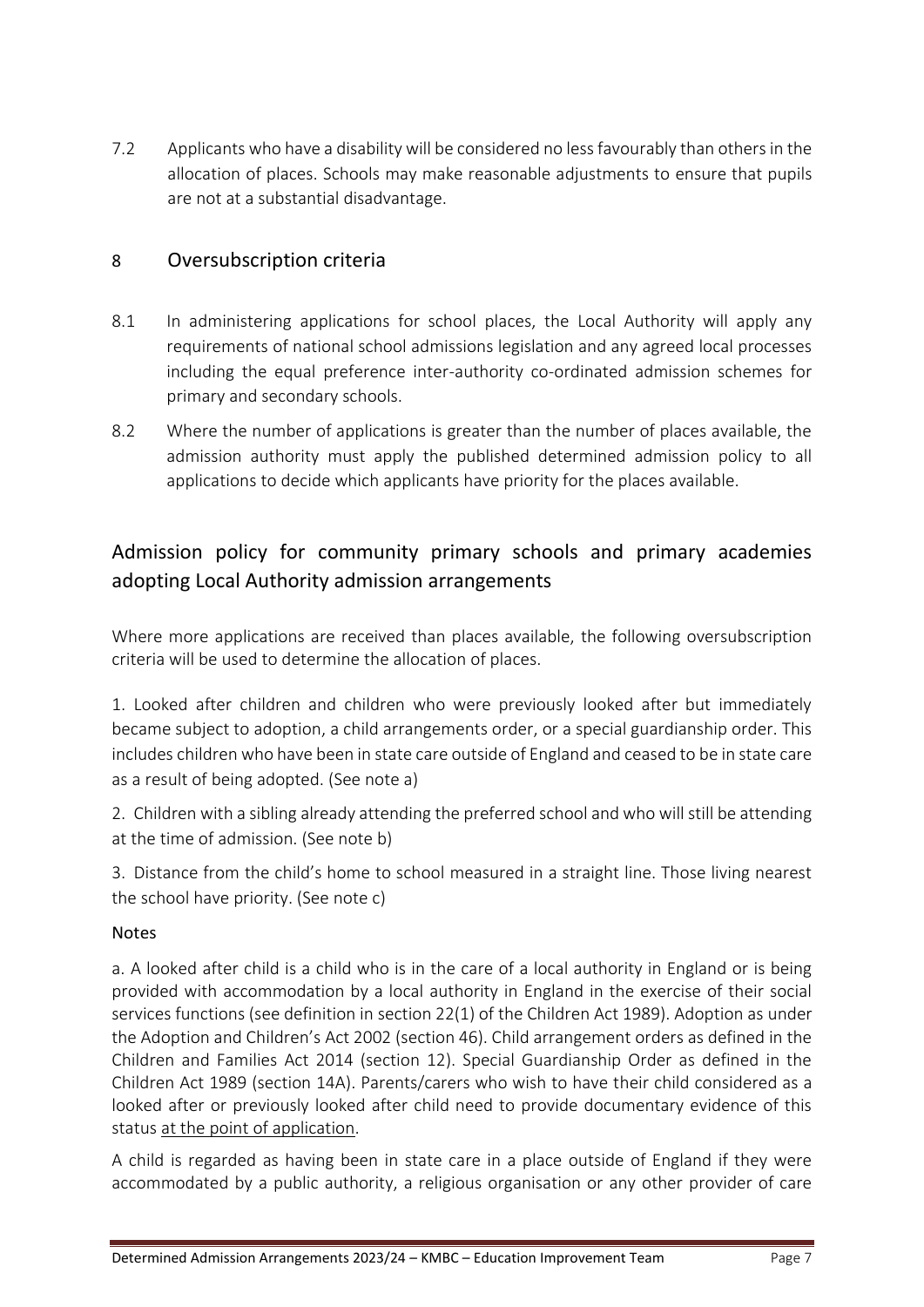whose sole purpose is to benefit society*.* Parents/carers who wish to have their child considered as being in state care outside of England prior to adoption need to provide documentary evidence of this status at the point of application.

b. The sibling must be on the school roll at the time of application/allocation and expected to still be on roll at the time of admission. "Sibling" includes half and stepbrothers and sisters as well as fostered and adopted children and those who are considered as being part of the same individual family unit on the basis of a care or residency arrangement. In all cases, the "sibling" must be considered as being resident at the same address on a full-time basis (the Authority reserves the right to request evidence to confirm residency). This criterion does not include siblings attending the nursery class in the school.

c. An application can only be considered from one single address. This is the address where the child normally lives. It may be necessary for the Local Authority to carry out checks to confirm addresses are genuine and applicants may be requested to produce documentary evidence of their child's home address, such as Council tax or utility bills or other personally addressed formal correspondence / identification documents.

The address of another relative, friend, childminder or a non-residential business address will not be accepted.

The home to school measurement is a straight-line measurement ("as the crow flies") using a Geographical Information System (GIS) based on Local Land and Property Gazetteer (LLPG) data and the National Grid co-ordinates for the application address and the school.

#### Tie-break

If there are more applicants than places available within criterion 1 or 2, criterion 3 will be used as a "tie-break". In rare cases where the geographic tie-break does not assist because more than one applicant lives at the same distance e.g., in a block of flats or the same distance in a different radial direction from school, random selection will be used to determine the allocation of places.

In the case of a tie-break situation occurring between applications made for siblings who are twins or of multiple births, or siblings within the same family unit as described above, an additional place may be allocated provided there are no significant health and safety risks. In an infant class where to offer an additional place/s would mean exceeding the infant class size limit, this would be agreed as a permitted exception.

Please Note: If false information has been stated on the application form, this may lead to the withdrawal of a school place. Parents/carers are reminded that they have a duty to inform the Local Authority Admissions Team of any change in circumstance during the allocation process that may affect their application, for example, a change of address or if a sibling leaves the associated school.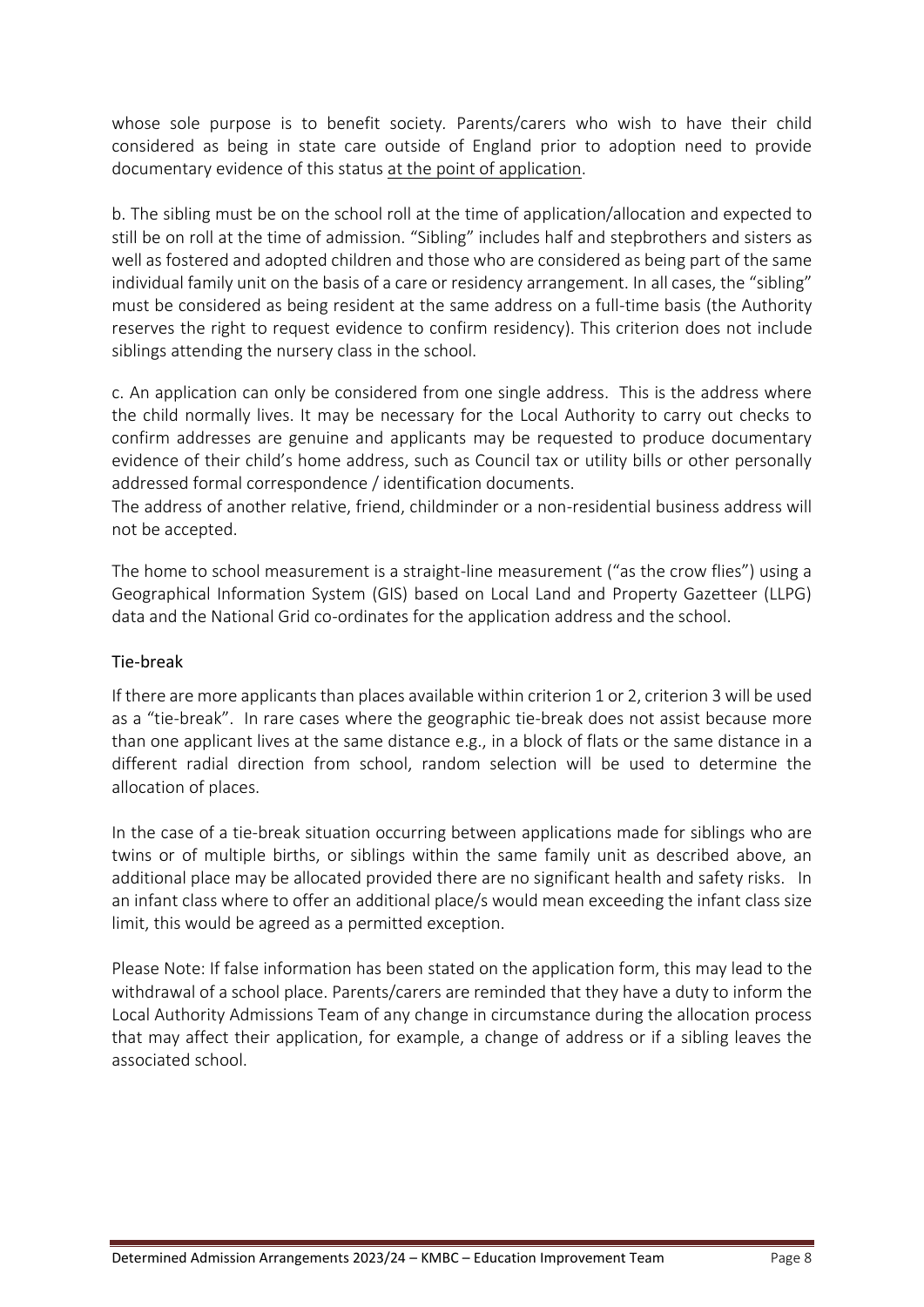## Admission policy for Secondary academies adopting Local Authority admission arrangements

Where more applications are received than places available, the following oversubscription criteria will be used to determine the allocation of places:

1. Looked after children and children who were previously looked after but immediately became subject to adoption, a child arrangements order, or a special guardianship order. This includes children who have been in state care outside of England and ceased to be in state care as a result of being adopted. (See note a)

2. Children with a sibling already attending the preferred school and who will still be attending at the time of admission. (See note b)

3. Children attending a named area partnership primary school. (See note c)

4. Distance from the child's home to school measured in a straight line. Those living nearest the school have priority. (See note d)

#### Notes

a. A looked after child is a child who is in the care of a local authority in England or is being provided with accommodation by a local authority in England in the exercise of their social services functions (see definition in section 22(1) of the Children Act 1989). Adoption as under the Adoption and Children's Act 2002 (section 46). Child arrangement orders as defined in the Children and Families Act 2014 (section 12). Special Guardianship Order as defined in the Children Act 1989 (section 14A). Parents/carers who wish to have their child considered as a looked after or previously looked after child need to provide documentary evidence of this status at the point of application.

A child is regarded as having been in state care in a place outside of England if they were accommodated by a public authority, a religious organisation or any other provider of care whose sole purpose is to benefit society*.* Parents/carers who wish to have their child considered as being in state care outside of England prior to adoption need to provide documentary evidence of this status at the point of application.

b. The sibling must be on the school roll at the time of application/allocation and expected to still be on roll at the time of admission. "Sibling" includes half and stepbrothers and sisters as well as fostered and adopted children and those who are considered as being part of the same individual family unit on the basis of a care or residency arrangement. In all cases, the "sibling" must be considered as being resident at the same address on a full-time basis (the Authority reserves the right to request evidence to confirm residency).

c. This criterion is only used during the annual allocation of year 7 places and will only be considered for applications received as part of the annual co-ordinated application process from the date at which the application process opens to 31 August in the year of admission. This criterion is not relevant to in-year transfer applications.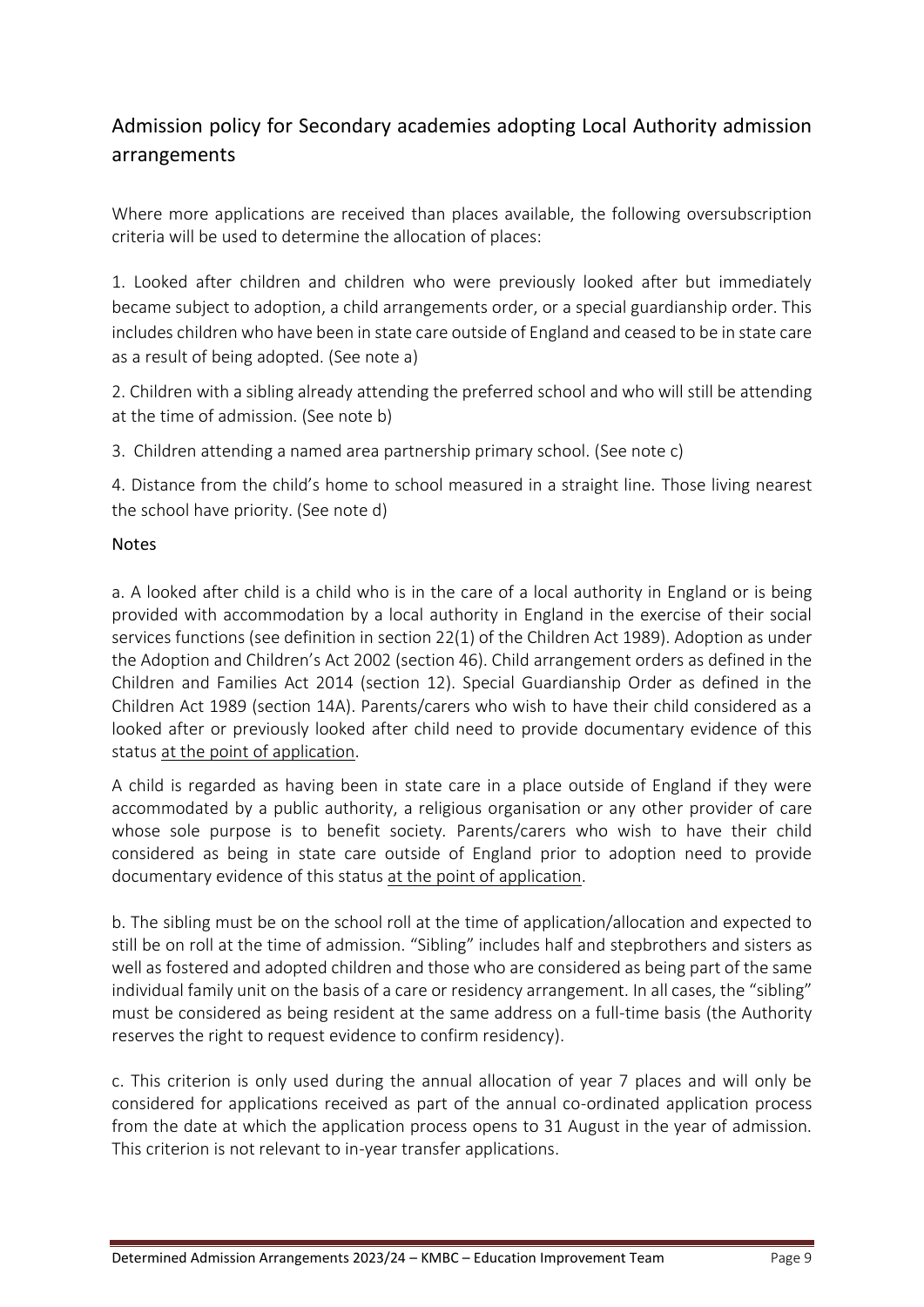| Secondary Academy            | Primary Partnership Schools                                                                                       |
|------------------------------|-------------------------------------------------------------------------------------------------------------------|
| Kirkby High School (Academy) | Eastcroft Park, Kirkby CE, Millbrook, Northwood, Park Brow,<br>Ravenscroft, Westvale                              |
| The Prescot School (Academy) | Evelyn, Halsnead Academy, Knowsley Village, Prescot<br>St Leo's & Southmead, St Mary & St Paul CE, Whiston Willis |
| Halewood Academy             | Cronton CE, Halewood CE, Halewood Holy Family,<br>Plantation, Yew Tree                                            |

Partnership Primary Schools are linked to Secondary Academies as follows:

If any of the above schools/academies do not exist in their current form by September 2021, new schools formed by amalgamation or closure would remain in the same group. Halewood Holy Family and St Leo's and Southmead are both 'Catholic Primary Schools serving the Community'.

d. An application can only be considered from one single address. This is the address where the child normally lives. It may be necessary for the Local Authority to carry out checks to confirm addresses are genuine and applicants may be requested to produce documentary evidence of their child's home address, such as Council tax or utility bills or other personally addressed formal correspondence / identification documents.

The address of another relative, friend, childminder or a non-residential business address will not be accepted.

The home to school measurement is a straight-line measurement ("as the crow flies") using a Geographical Information System (GIS) based on Local Land and Property Gazetteer (LLPG) data and the National Grid co-ordinates for the application address and the school.

### Tie-break

If there are more applicants than places available within criterion 1, 2 or 3, criterion 4 will be used as a "tie-break". In rare cases where the geographic tie-break does not assist because more than one applicant lives at the same distance e.g. in a block of flats or the same distance in a different radial direction from school, random selection will be used to determine the allocation of places.

In the case of a tie-break situation occurring between applications made for siblings who are twins or of multiple births, or siblings within the same family unit as described above, an additional place may be allocated provided there are no significant health and safety risks.

Please Note: If false information has been stated on the application form, this may lead to the withdrawal of a school place. Parents/carers are reminded that they have a duty to inform the Local Authority Admissions Team of any change in circumstance during the allocation process that may affect their application, for example, a change of address or if a sibling leaves the associated school.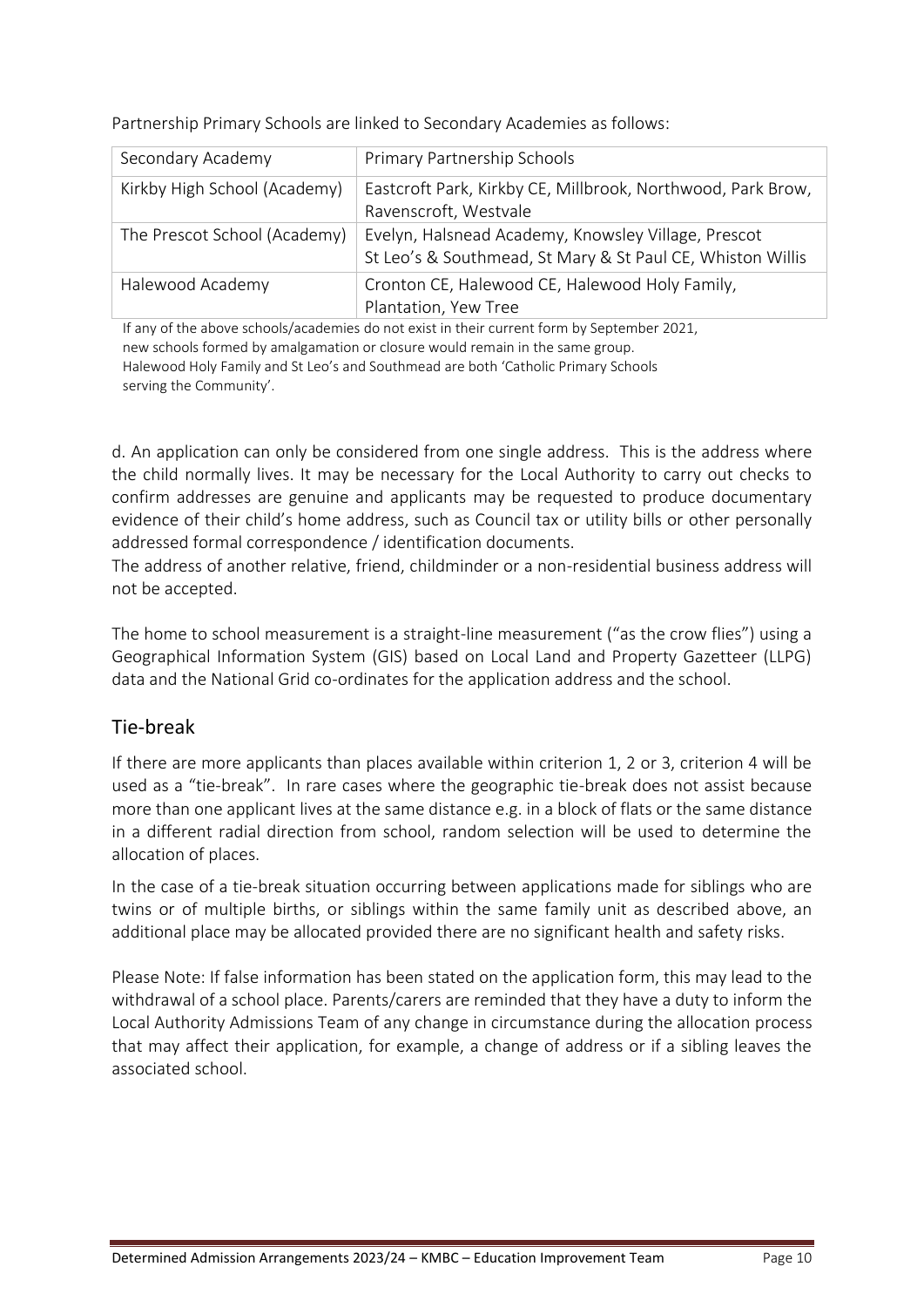### 9 Waiting lists

- 9.1 Where oversubscription occurs for a particular school/academy for the reception or Year 7 annual intake, a waiting list will be maintained ranked in accordance with the oversubscription criteria. The waiting list is a 'live' document and there is no priority given based on the date an application is received or a child added to the list. Therefore, a child's place on the waiting list may move, up or down, dependent on the movement of other applicants. The waiting list will remain open until the last day of the Autumn term following September entry. Further detail about the operation of the waiting lists during the annual allocation can be found in the coordinated primary and secondary schemes.
- 9.2 For in-year applications, waiting lists will be operated through the local coordinated process on an annual basis (school year) where oversubscription occurs.

#### 10 Appeals

- 10.1 Where a school/academy cannot be offered, parents/carers will be advised of the reason for refusal, their right of appeal to an independent appeal panel and how that appeal can be made. Parents/carers can appeal for any school/academy where they have been formally refused a place.
- 10.2 Parents/carers should be aware that legislation limits infant class sizes to 30 pupils and, where it is proven that the school would have to take qualifying measures in order for another child to be admitted, this restricts the grounds upon which an appeal can be upheld. Appellants would have to evidence that the decision to refuse a place was one which, in the circumstances, no reasonable admission authority would have made, or that their child would have been offered a place if the admission arrangements had been properly implemented.
- 10.3 Parents/carers who re-apply to the same school/academy within the same school year are not typically entitled to a second appeal unless it is evident that there has been a significant and relevant changes of circumstance relating to the new application. If this is agreed and the admission authority is still unable to offer a place, a new right of appeal will then be appropriate.